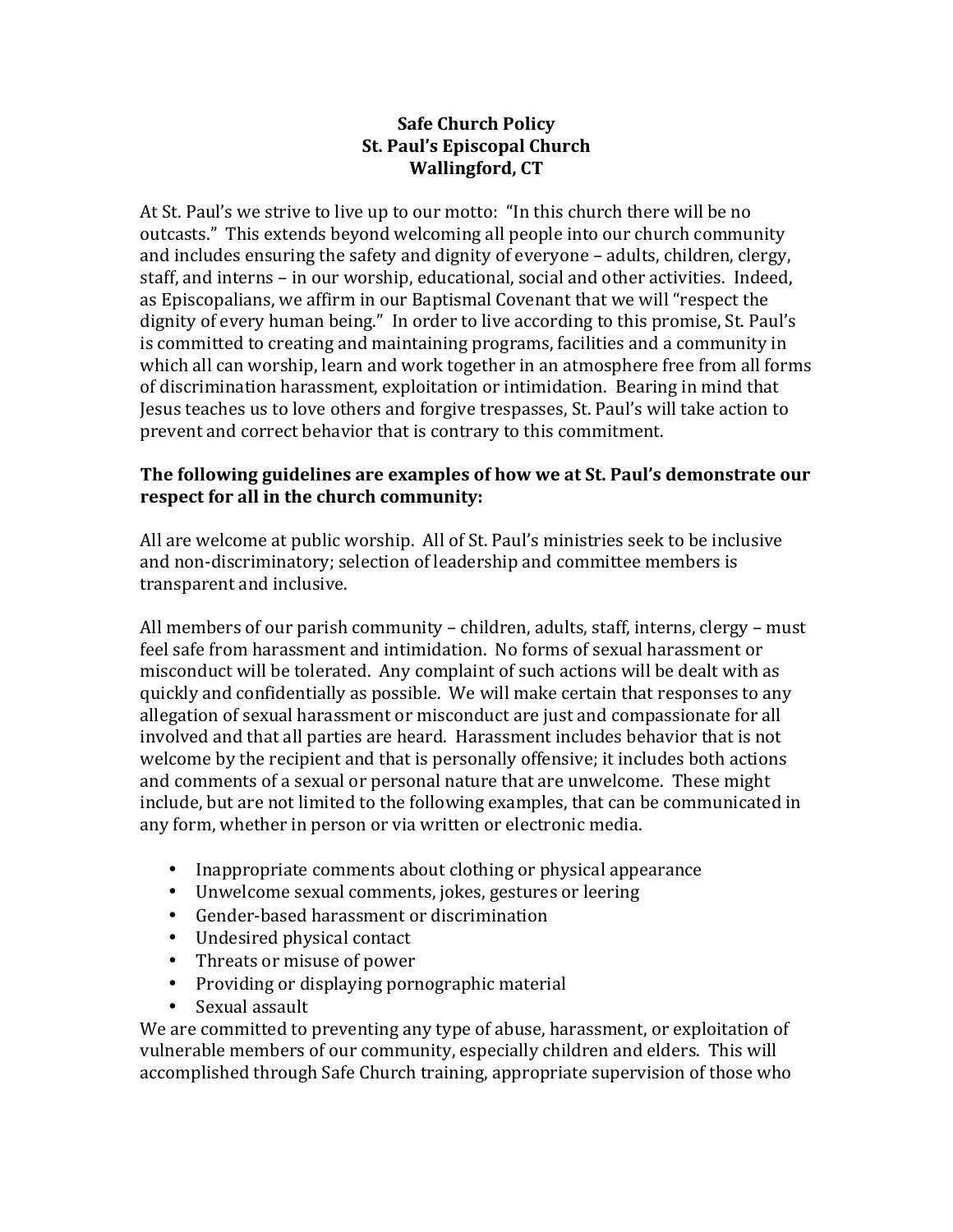interact with children and elders, and ongoing education/awareness in the community. 

As a community that relies heavily on volunteers, we promote mutual respect in all volunteer activities. This means that we respect the contributions and efforts of all volunteers, and we must respect the responsibilities we take on when we volunteer.

We comply with Safe Church guidelines as established the Episcopal Church in Connecticut as well as all State and Federal laws. In particular, we require that there are always at least tow adults working with groups of children. All staff, interns, Vestry members, Lay Eucharistic Visitors and volunteers who regularly work with children off-site and/or others in isolated situations are required to attend Safe Church training. The schedule for this training is found on the website episcopalct.org.

## **Reporting concerns:**

For general concerns about the climate of the community or other minor issues, members of the parish are encouraged to engage in open dialogue with any member of the Vestry and/or the Rector so that we can work together to create positive and constructive responses. It is important to express any concerns early so that problems may be addressed.

Any person who believes that they have experienced or witness abuse, sexual harassment, or misconduct, or have had such an issue reported to them should report it immediately to one of the following:

- The Rector, or
- The Senior or Junior Warden, or
- The Bishop [or Pastoral Response Coordinator] in cases involving the clergy.
- Intake Officers of the Episcopal Church in Connecticut. (Office of Mission Integrity and Training at episcopalct.org)

Any suspicions of child or elder abuse or neglect should be reported to the Rector or Wardens. The Rector is a mandated reporter.

In response to any of the previous types of reports, a prompt inquiry will take place, respecting the confidentiality of those involved and following diocesan guidelines. A Warden and the Rector (or both Wardens if the Rector is a party) will interview all concerned and gather information to help achieve a fair and appropriate resolution. The resolution may vary depending on the severity of the situation but could include counseling, education, removal from a position, and/or reporting to church or government authorities.